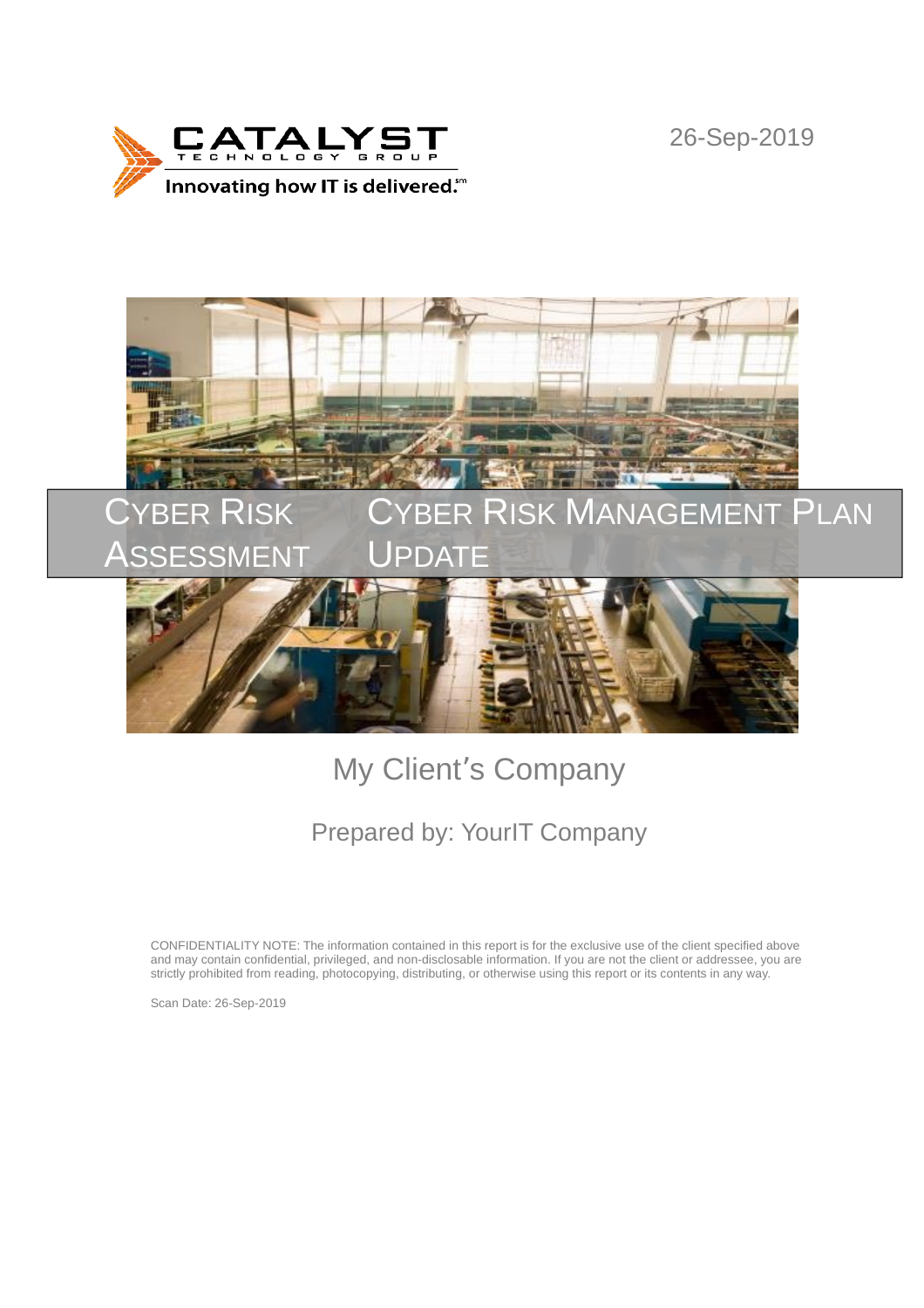

### **Table of Contents**

- 1 Network Management Plan
- 2 Security Management Plan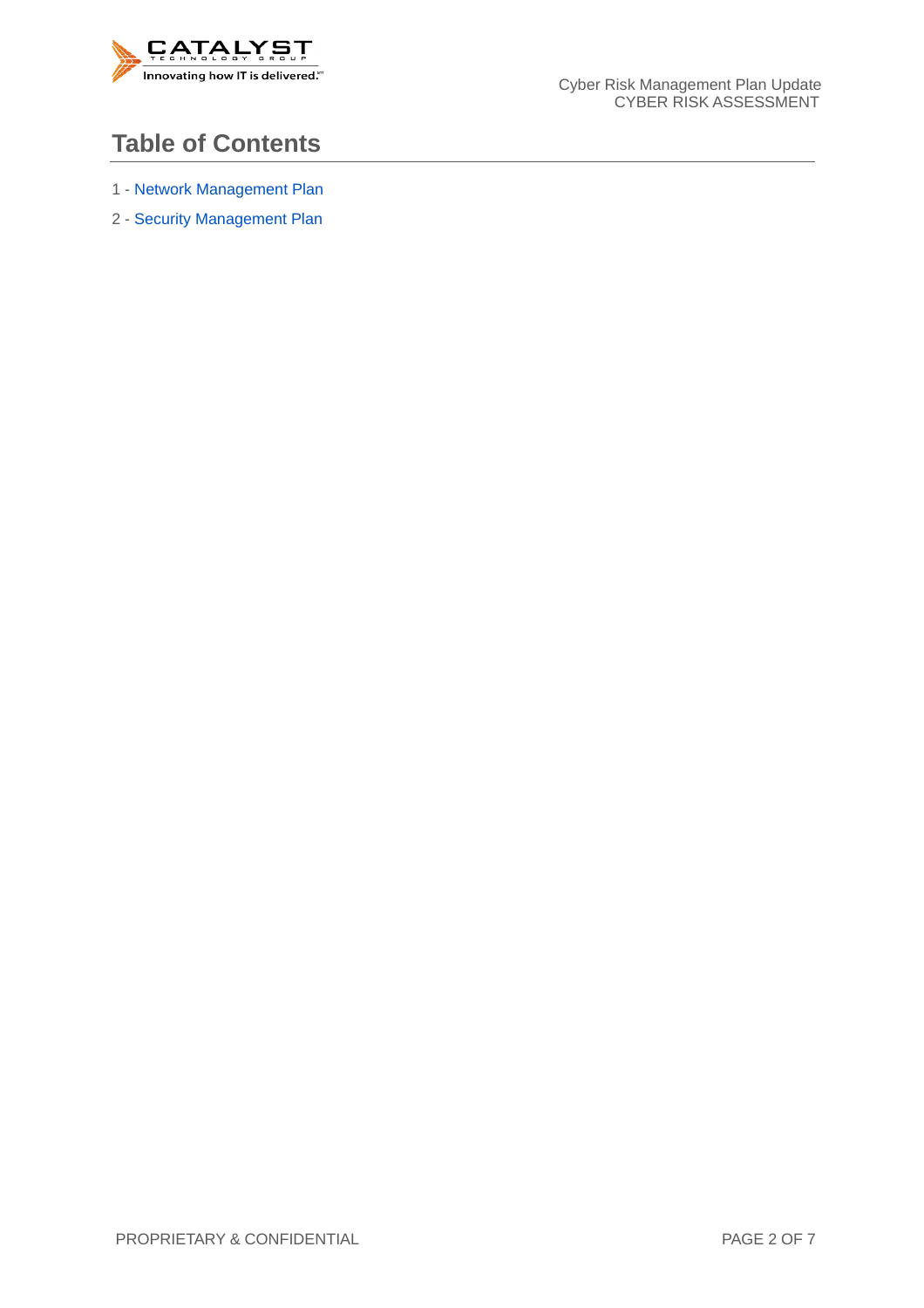

## **Network Management Plan**

The Management Plan ranks individual issues based upon their potential risk to the network while providing guidance on which issues to address by priority. Fixing issues with lower Risk Scores will not lower the Overall Risk Score, but will reduce the global Issue Score. To mitigate global risk and improve the health of the network, address issues with higher Risk Scores first.

## High Risk

| <b>Risk</b><br><b>Score</b> | <b>Recommendation</b>                                                                                                                                                                                             | <b>Severity</b> | <b>Probability</b> |
|-----------------------------|-------------------------------------------------------------------------------------------------------------------------------------------------------------------------------------------------------------------|-----------------|--------------------|
| 94                          | To prevent both security and productivity issues, we strongly<br>recommend ensuring that anti-virus is deployed to all<br>possible endpoints.<br>$\tilde{\tilde{}}$<br>Computer: SQLSVR01 IP Address: 176.16.1.17 | $H =$           | $H =$              |
|                             | $\tilde{I}$<br>Computer: EXCHSVR01 IP Address: 176.16.1.15<br>Computer: WS2012SVR IP Address: 176.16.1.122                                                                                                        |                 |                    |
| 94                          | Assure that anti-spyware is deployed to all possible<br>endpoints in order to prevent both security and productivity<br>issues.                                                                                   | HF              | HI                 |
|                             | Ĩ<br>Computer: SQLSVR01 IP Address: 176.16.1.17<br>$\tilde{\bar{\rm{l}}}$<br>Computer: EXCHSVR01 IP Address: 176.16.1.15<br>$\tilde{1}$<br>Computer: WS2012SVR IP Address: 176.16.1.122                           |                 |                    |
| 90                          | Ensure anti-virus definitions are up to date on specified<br>computers.                                                                                                                                           | HT              | HI                 |
|                             | Computer: WRKSTN7-2 IP Address: 176.16.1.115<br>Security Center: Windows Defender<br>Computer: WRKSTN7-1 IP Address: 176.16.1.111<br>Security Center: Windows Defender                                            |                 |                    |
| 75                          | Address patching on computers missing 1-3 security<br>patches.                                                                                                                                                    | $M \Box$        | HI                 |
|                             | $\tilde{1}$<br>DSKPC-09UPSPO /<br>fe80::987:2059:c582:6c21%6,176.16.1.116 / Windows 10<br>Pro<br>Ĩ WRKSTN7-2 /<br>fe80::846b:496b:a90e:a968%10,176.16.1.115 / Windows 7<br>Professional                           |                 |                    |

#### Low Risk

| Risk<br>Score | Recommendation                                                                                                        | <b>Severity</b> | <b>Probability</b> |
|---------------|-----------------------------------------------------------------------------------------------------------------------|-----------------|--------------------|
| 35            | Evaluate the need to have more than 30% of users in the<br>Domain Administrator group and limit administrative access | LE              | MN                 |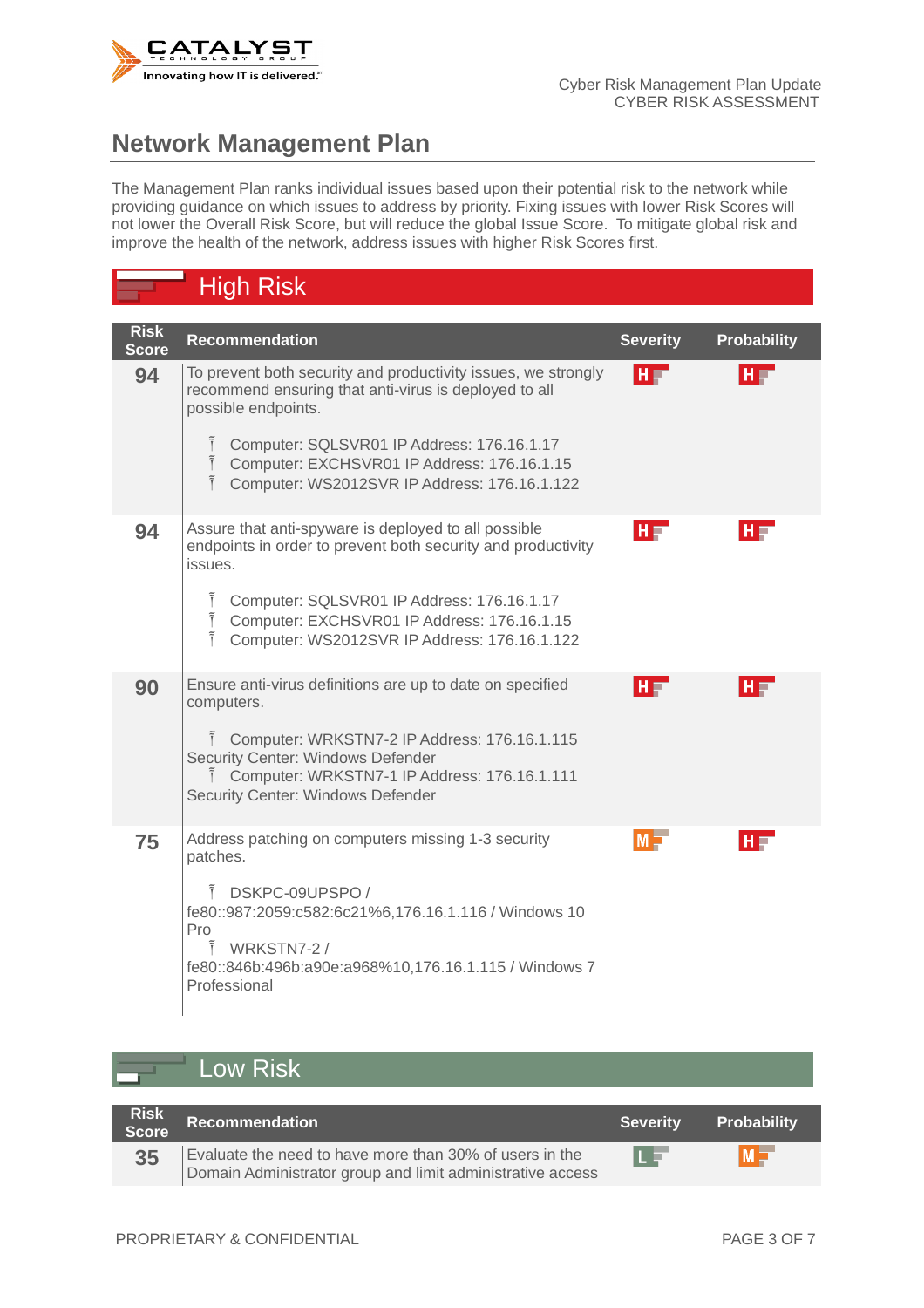

| <b>Risk</b><br><b>Score</b> | <b>Recommendation</b>                                                                                                                                                                                                                                                                                                                                                                                                                                                                                                                                                                                                                                                                                                                                                                                                                                                                                                                                                                                                                                                                                               | <b>Severity</b> | <b>Probability</b> |
|-----------------------------|---------------------------------------------------------------------------------------------------------------------------------------------------------------------------------------------------------------------------------------------------------------------------------------------------------------------------------------------------------------------------------------------------------------------------------------------------------------------------------------------------------------------------------------------------------------------------------------------------------------------------------------------------------------------------------------------------------------------------------------------------------------------------------------------------------------------------------------------------------------------------------------------------------------------------------------------------------------------------------------------------------------------------------------------------------------------------------------------------------------------|-----------------|--------------------|
|                             | to the minimum necessary.<br>abwfrcmbr / A Branaugh<br>ajwfrcmbr / A Smith<br>adminristrator / Administrator<br>$\widetilde{\mathbb{T}}$<br>dwfrcmbr / D Branaugh<br>$\tilde{\bar{\mathrm{I}}}$<br>dkwfrcmbr / D Kindle<br>$\widetilde{\bar{\mathbb{I}}}$<br>dwwfrcmbr / D White<br>$\widetilde{\mathbb{I}}$<br>jswfrcmbr / J Shearing<br>$\tilde{\bar{\mathbb{I}}}$<br>jwwfrcmbr / J Westerfield<br>$\widetilde{\mathbb{I}}$<br>Iwwfrcmbr / L Wilson<br>$\widetilde{\mathbb{T}}$<br>mgwfrcmbr / M Green<br>$\tilde{\bar{\mathbb{I}}}$<br>mpwfrcmbr / M Peters<br>$\tilde{\bar{\mathbb{I}}}$<br>mwwfrcmbr / M Simpson<br>$\widetilde{\mathbb{I}}$<br>pkwfrcmbr / T Kettering<br>pswfrcmbr / P Sulu<br>skwfrcmbr / S Kulynee<br>thwfrcmbr / T Harris<br>uadmin / unitbdr admin<br>$\tilde{\tilde{I}}$<br>wpwfrcmbr / W Paulson                                                                                                                                                                                                                                                                                       |                 |                    |
| 30                          | Investigate all accounts with passwords set to never expire<br>and configure them to expire regularly.<br>Ĩ<br>MYCLIENTSNETWORK.COM\dwfrcmbr / D Branaugh<br>$\tilde{\bar{\rm{l}}}$<br>MYCLIENTSNETWORK.COM\dkwfrcmbr / D Kindle<br>$\tilde{\bar{\rm{l}}}$<br>MYCLIENTSNETWORK.COM\jswfrcmbr / J Shearing<br>$\tilde{\tilde{}}$<br>MYCLIENTSNETWORK.COM\jwwfrcmbr / J<br>Westerfield<br>MYCLIENTSNETWORK.COM\lwwfrcmbr / L Wilson<br>MYCLIENTSNETWORK.COM\mgwfrcmbr / M Green<br>MYCLIENTSNETWORK.COM\mpwfrcmbr / M Peters<br>MYCLIENTSNETWORK.COM\pkwfrcmbr / T Kettering<br>MYCLIENTSNETWORK.COM\skwfrcmbr / S Kulynee<br>$\tilde{\tilde{\mathfrak{l}}}$<br>MYCLIENTSNETWORK.COM\thwfrcmbr / T Harris<br>MYCLIENTSNETWORK.COM\abwfrcmbr / A<br><b>Branaugh</b><br>Ĩ<br>MYCLIENTSNETWORK.COM\ajwfrcmbr / A Smith<br>MYCLIENTSNETWORK.COM\dwwfrcmbr / D White<br>MYCLIENTSNETWORK.COM\mtalman / M Talman<br>MYCLIENTSNETWORK.COM\mwwfrcmbr / M<br>Simpson<br>MYCLIENTSNETWORK.COM\pswfrcmbr / P Sulu<br>MYCLIENTSNETWORK.COM\uadmin / unitbdr admin<br>$\tilde{1}$<br>MYCLIENTSNETWORK.COM\wpwfrcmbr / W<br>Paulson | LF              | L.                 |
| 20                          | Upgrade computers that have operating systems in<br>Extended Support before end of life.<br>$\tilde{I}$ WRKSTN8-1/<br>fe80::94ce:ef7f:e97b:e4fa%3,176.16.1.105 / Windows 8.1                                                                                                                                                                                                                                                                                                                                                                                                                                                                                                                                                                                                                                                                                                                                                                                                                                                                                                                                        | n s             |                    |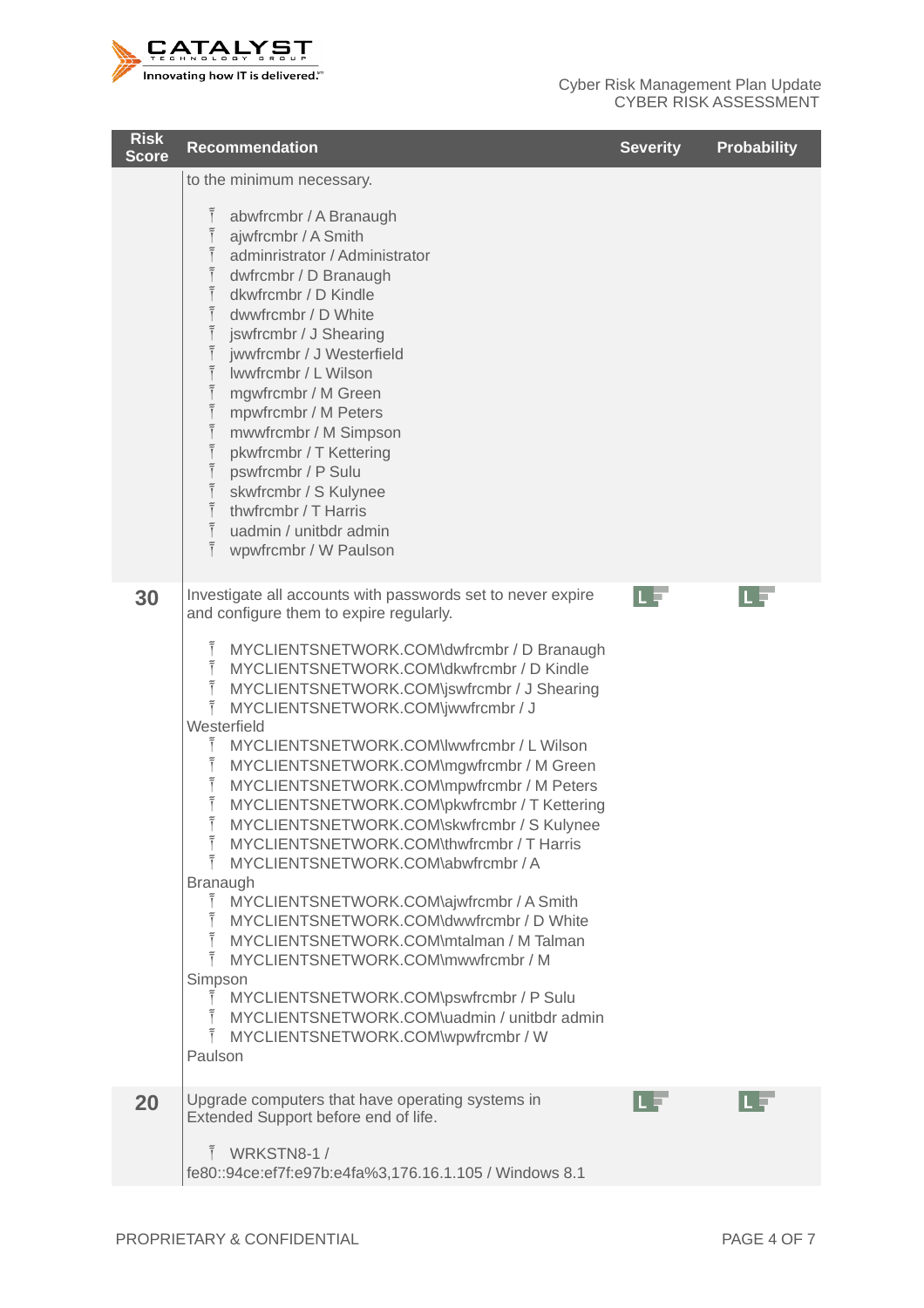

| <b>Risk</b><br><b>Score</b> | <b>Recommendation</b>                                                                                                                                                                                                                                                                                                                                                                                                                                                                                                                                                                                                                                                                                                                                                                                                                                                                                                                                                                                                                                                                                        | <b>Severity</b> | <b>Probability</b> |
|-----------------------------|--------------------------------------------------------------------------------------------------------------------------------------------------------------------------------------------------------------------------------------------------------------------------------------------------------------------------------------------------------------------------------------------------------------------------------------------------------------------------------------------------------------------------------------------------------------------------------------------------------------------------------------------------------------------------------------------------------------------------------------------------------------------------------------------------------------------------------------------------------------------------------------------------------------------------------------------------------------------------------------------------------------------------------------------------------------------------------------------------------------|-----------------|--------------------|
|                             | Pro<br>WRKSTN8-4/<br>fe80::6dc8:a863:3146:ce06%3,176.16.1.110 / Windows 8.1<br>Pro<br>$\tilde{\tilde{I}}$<br>WRKSTN8-3/<br>fe80::c85c:9edf:4397:9a11%3,176.16.1.107 / Windows 8.1<br>Pro<br>$\tilde{I}$ WRKSTN8-2/<br>fe80::f0c9:65f9:de7f:b966%3,176.16.1.103 / Windows 8.1<br>Pro<br>$\tilde{I}$ WRKSTN7-2 /<br>fe80::846b:496b:a90e:a968%10,176.16.1.115 / Windows 7<br>Professional<br>$\tilde{I}$ WRKSTN7-1/<br>fe80::4168:4b42:c98d:5ad1%10,176.16.1.111 / Windows 7<br>Professional                                                                                                                                                                                                                                                                                                                                                                                                                                                                                                                                                                                                                   |                 |                    |
| 13                          | Disable or remove user accounts for users that have not<br>logged on to active directory in 30 days.<br>$\tilde{\bar{1}}$<br>abwfrcmbr / A Branaugh<br>$\tilde{\bar{\rm{l}}}$<br>ajwfrcmbr / A Smith<br>arogers / Aaron Rogers<br>administrator / administrator<br>$\tilde{\bar{\mathbb{I}}}$<br>dwwfrcmbr / D White<br>$\tilde{\bar{\rm{l}}}$<br>ebland / Eric Bland<br>$\begin{array}{c}\n\widetilde{\mathsf{I}}\\ \widetilde{\mathsf{I}}\n\end{array}$<br>jkristian / Jabez Kristian<br>jashter / Jacob Ashter<br>$\tilde{\bar{\mathrm{I}}}$<br>jgross / Janet Gross<br>$\tilde{\bar{\rm{l}}}$<br>jknight / Janet Knight<br>$\tilde{\bar{\rm{l}}}$<br>jcole / Jerry Coleman<br>jcamps / John Camps<br>jdejesus / Jone DeJesus<br>mwwfrcmbr / M Simpson<br>msmith / Marley Smith<br>$\widetilde{\mathbb{I}}$<br>mtalman / M Talman<br>$\tilde{\bar{\mathbb{I}}}$<br>pwysocki / Pat Wysocki<br>$\tilde{\bar{\mathbb{I}}}$<br>pswfrcmbr / P Sulu<br>$\tilde{\bar{\mathbb{I}}}$<br>sjames / Stan James<br>$\tilde{\bar{\rm{l}}}$<br>tshields / Tin Shields<br>uadmin / unitbdr admin<br>wpwfrcmbr / W Paulson | ПF              | LE                 |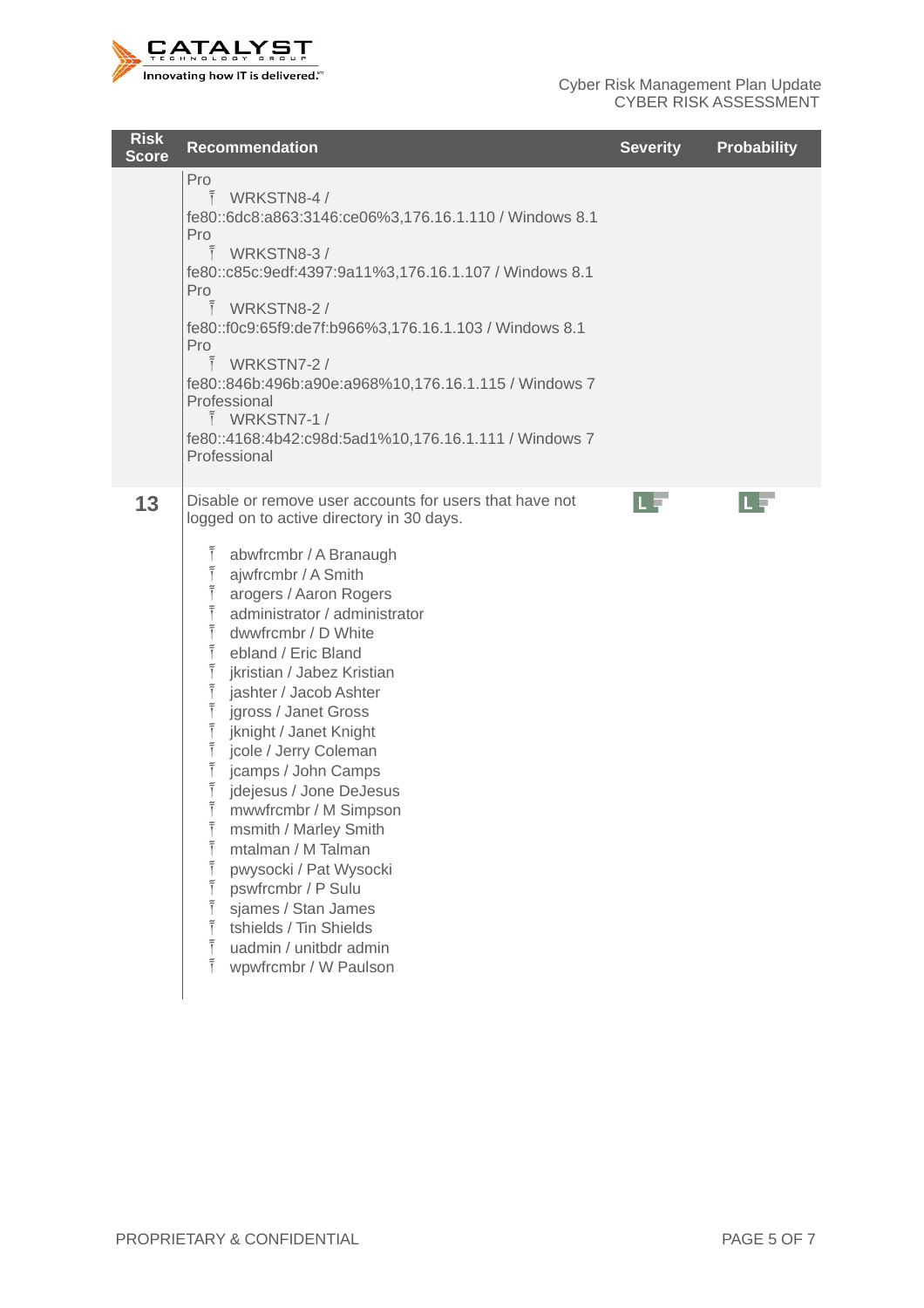

## **Security Management Plan**

The Management Plan ranks individual issues based upon their potential risk to the network while providing guidance on which issues to address by priority. Fixing issues with lower Risk Scores will not lower the Overall Risk Score, but will reduce the global Issue Score. To mitigate global risk and improve the health of the network, address issues with higher Risk Scores first.

### High Risk

| <b>Risk</b><br><b>Score</b> | <b>Recommendation</b>                                                                                                                                                                                                                                                                                                                                                                                                                                                                                                                                                                                                                                                                                                                                                                                                                                                                                                                                                                                                                                                                                                                                                                                                                                                                                                                                                                                              | <b>Severity</b> | <b>Probability</b> |  |
|-----------------------------|--------------------------------------------------------------------------------------------------------------------------------------------------------------------------------------------------------------------------------------------------------------------------------------------------------------------------------------------------------------------------------------------------------------------------------------------------------------------------------------------------------------------------------------------------------------------------------------------------------------------------------------------------------------------------------------------------------------------------------------------------------------------------------------------------------------------------------------------------------------------------------------------------------------------------------------------------------------------------------------------------------------------------------------------------------------------------------------------------------------------------------------------------------------------------------------------------------------------------------------------------------------------------------------------------------------------------------------------------------------------------------------------------------------------|-----------------|--------------------|--|
| 77                          | Enable account lockout for all users.                                                                                                                                                                                                                                                                                                                                                                                                                                                                                                                                                                                                                                                                                                                                                                                                                                                                                                                                                                                                                                                                                                                                                                                                                                                                                                                                                                              | <b>HF</b>       | HF.                |  |
| 75                          | Assess the risk of each vulnerability and remediate all<br>HF 1<br>external vulnerabilities as prescribed.<br>Ĩ<br>Name: FTP Unencrypted Cleartext Login / CVSS: 4.8<br>/ IP: 97.72.92.49                                                                                                                                                                                                                                                                                                                                                                                                                                                                                                                                                                                                                                                                                                                                                                                                                                                                                                                                                                                                                                                                                                                                                                                                                          |                 |                    |  |
| 72                          | Enable automatic screen lock on the specified computers.<br>$\tilde{\bar{\rm{l}}}$<br>APPSVR01<br>$\tilde{\bar{\mathbb{I}}}$<br>DC01<br>$\widetilde{\bar{\mathrm{I}}}$<br>DC02<br>$\tilde{\bar{\rm{l}}}$<br>DSKPC-09UPSPO<br>$\tilde{\bar{\mathcal{I}}}$<br>DSKPC-191IJQL<br>$\tilde{\mathbb{I}}$<br>DSKPC-35EGQCC<br>$\tilde{\bar{\rm{l}}}$<br>DSKPC-4PF2ICP<br>$\widetilde{\mathbb{I}}$<br>DSKPC-534MS45<br>$\tilde{\mathbb{I}}$<br>DSKPC-85BJGJT<br>$\tilde{\mathbb{I}}$<br><b>DSKPC-BDJFFLG</b><br>$\widetilde{\bar{\mathbb{T}}}$<br>DSKPC-F0M1O27<br>DSKPC-F6CKERQ<br>$\tilde{\bar{\mathbb{I}}}$<br>DSKPC-HN95P9Q<br>$\tilde{\bar{\mathbb{I}}}$<br><b>DSKPC-LIFRCFU</b><br>$\tilde{\bar{\rm{l}}}$<br>DSKPC-MA551PF<br>$\tilde{\bar{\rm{l}}}$<br>DSKPC-MJOD0L9<br>$\tilde{\bar{\rm{l}}}$<br>DSKPC-RB3LBP3<br>$\tilde{\bar{\rm{l}}}$<br>DSKPC-U1K3NAF<br>$\tilde{\bar{\rm{l}}}$<br>EXCHSVR01<br>$\tilde{\bar{\rm{l}}}$<br><b>FS01</b><br>$\widetilde{\bar{\mathrm{I}}}$<br>RFHVNDA1<br>$\tilde{\bar{\rm{l}}}$<br>SQLSVR01<br>$\tilde{\bar{\rm{l}}}$<br>SQLSVR02<br>WRKSTN10-1<br>L<br>$\tilde{\overline{I}}$<br>WRKSTN10-2<br>$\tilde{\bar{\mathrm{I}}}$<br>WRKSTN10-3<br>$\tilde{\bar{\rm{l}}}$<br>WRKSTN10-4<br>$\tilde{\bar{\mathfrak{l}}}$<br>WRKSTN7-1<br>$\tilde{\mathbb{I}}$<br>WRKSTN7-2<br>$\tilde{\bar{\mathcal{I}}}$<br>WRKSTN8-1<br>$\tilde{\bar{\rm{l}}}$<br>WRKSTN8-2<br>$\tilde{1}$<br>WRKSTN8-3 | $M =$           | $M =$              |  |